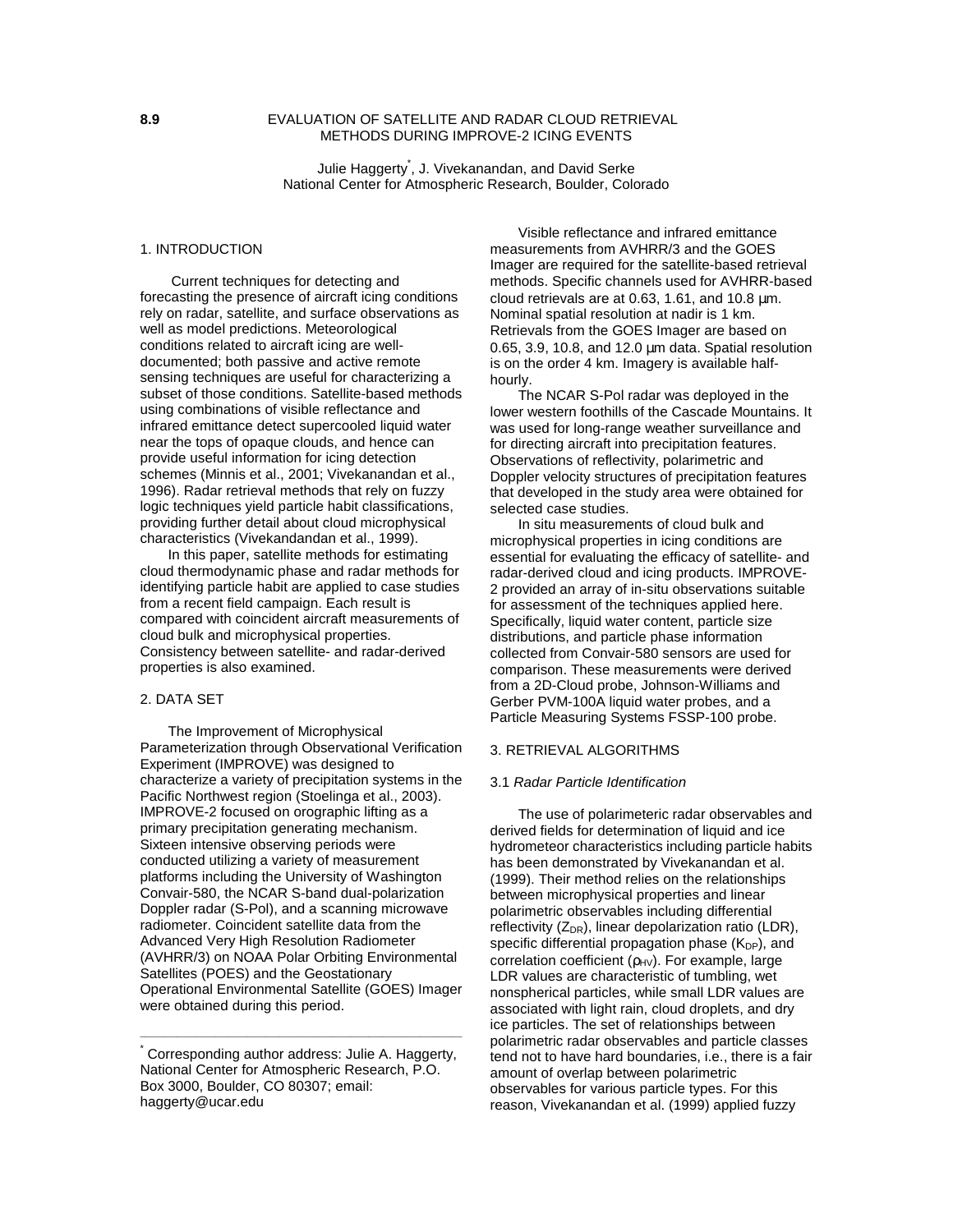logic methods to develop a particle classification method.

For this analysis, the particle identification (PID) script is applied to raw range height indicator (RHI) data. Ancillary data including temperature profiles from mobile sonde data is incorporated in the process. Two graphical output formats are generated using results from the PID scheme. For each radar field a vertical cross-section parallel to the flight path and a constant altitude projection at flight level are produced, enabling comparison with aircraft and satellite data.

### 3.2 Satellite Cloud Phase Estimates

Cloud products including thermodynamic phase, effective radius, liquid water path, and cloud temperature are derived from GOES Imager data using the visible infrared solar infrared split-window technique (VISST) (Minnis et al., 2001). VISST is a daytime algorithm that requires input from the 0.65, 3.9, 10.8, and 12.0 µm channels. Model calculations of radiances at these channels are produced for 7 liquid and 9 ice crystal size distributions. Cloud properties are retrieved by matching observed radiances to calculations. Because the method relies on visible and infrared radiance measurements, retrieved properties are primarily representative of cloud top conditions.

The VISST method can also be applied to AVHRR data, but does not currently employ the 1.61 µm channel available from daytime AVHRR/3 imagery. The utility of 1.6 um data for determining cloud phase has been demonstrated by King et al. (1992) and Hutchison (1999). The combination of visible (0.63  $\mu$ m) and near-infrared (1.61  $\mu$ m) radiance measurements for estimation of cloud phase provides an additional source of satellitederived information.

The AVHRR Reflectance Ratio (ARR) method is based on differences in reflection by water and ice at these two wavelengths. Water clouds are highly reflective at 0.63 and 1.61  $\mu$ m, while ice clouds have a high reflectivity at 0.63 µm and lower reflectivity at 1.61 µm. Cloud phase can be determined using the ratio of reflectances at two wavelengths, where one wavelength is a conservative scatterer for both ice and liquid and the other has strong absorption for ice and weak absorption for liquid. Figure 1 gives an example from the IMPROVE-2 experimental period (November 28, 2001) showing differences in the ratios of reflectance at 1.61 µm to reflectance at 0.63  $\mu$ m (R<sub>1.6/0.6</sub>) as observed by AVHRR/3. Two clusters of points are apparent. One cluster has high values of  $R_{1.6/0.6}$  and relatively warm cloud top temperatures suggesting liquid phase cloud drops, while the other cluster has low values of  $R_{1.6/0.6}$  and colder temperatures suggesting ice particles. An empirically derived reflectance ratio threshold of 0.75 separates the two clusters.

The  $R_{1.6/0.6}$  threshold that separates liquid and ice phase conditions varies with solar-satellite geometry and particle size. Theoretical calculations of spectral radiances have been performed for a range of particle size distributions, solar-satellite geometries, and cloud optical depths. When applying the ARR method, reflectance ratio for each cloudy pixel is compared with theoretical values to determine whether  $R_{1.6/0.6}$  suggests liquid or ice phase. Cloud top temperature derived from AVHRR infrared channels is then considered for each pixel with liquid phase drops. Liquid phase pixels with temperatures below 273 K are designated as containing supercooled liquid. As with the GOESbased VISST method, cloud phase estimates from ARR represent conditions near cloud top.



Figure 1: AVHRR reflectance ratio vs. infrared brightness temperature over the IMPROVE-2 study area on November 28, 2001.

#### 4. RESULTS

During IMPROVE-2, the S-Pol radar was used for surveillance of storms moving into northwestern Oregon. When precipitation features of interest made landfall on the Oregon coast, the UW Convair-580 was dispatched and guided into precipitation features. During flights on November 28, 2001 and November 29, 2001, the aircraft encountered supercooled liquid while conducting flight patterns in cloud. Analysis of these cases was undertaken to assess the capabilities of satellite and radar retrieval algorithms to detect supercooled liquid, and to compare the output of the algorithms during coincident observations. To understand the performance of each algorithm in non-icing conditions, a case on December 4, 2001 was also selected for analysis. On this day, a completely glaciated cloud was sampled by the Convair. A summary of the November 28 case study is presented here; other cases will be discussed at the conference.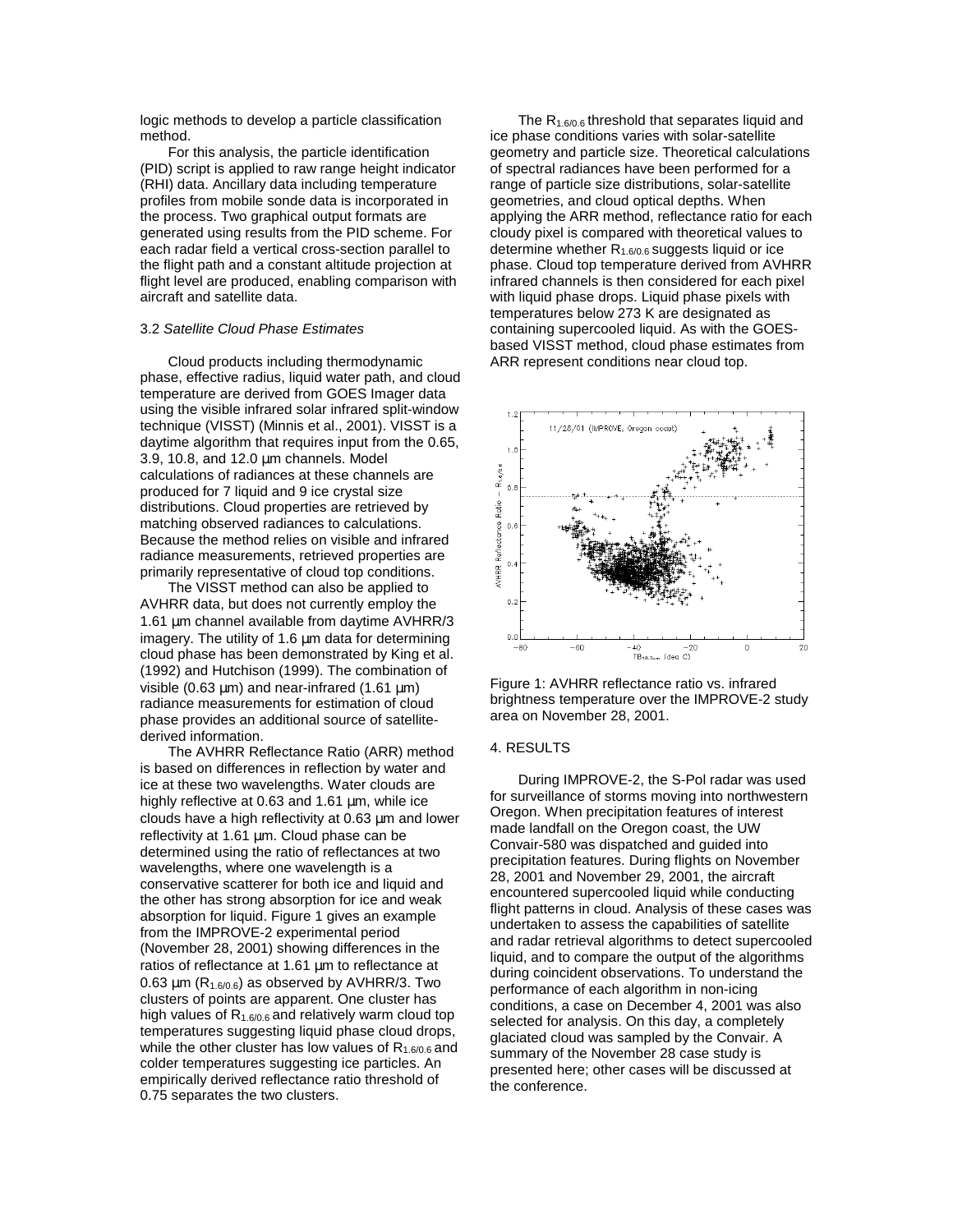## 4.1 Case Study – November 28, 2001

An intense short-wave trough formed over the Pacific Ocean and moved across Oregon between 1200 UTC on November 28 and 0000 UTC on November 29. A surface cyclone and frontal system were associated with this trough. The S-Pol radar showed precipitation across the Oregon Cascades from 0400 UTC on November 28 through 1600 UTC on November 29. Stratiform precipitation was associated with a warm frontal passage. A subsequent cold frontal passage produced a precipitation field containing embedded convective cells.

The Convair conducted microphysical sampling in the S-Pol observational region during the period from 1810-2329 UTC on November 28. Supercooled liquid was noted in flight logs between 2145 and 2200 UTC at an altitude of approximately 4400-5100 m. Retrievals from a ground-based microwave radiometer confirm the presence of liquid in the column. Review of images from the 2D-Cloud probe suggests a mixture of liquid and frozen particles in this time interval, including small spherical particles and some graupel. Other cloud features observed from aircraft are described in Table 1.

| Table 1: Summary of aircraft cloud observations for |  |
|-----------------------------------------------------|--|
| IMPROVE-2 case studies                              |  |

|                                          | <b>Nov 28</b>  | <b>Nov 29</b> | Dec 4          |
|------------------------------------------|----------------|---------------|----------------|
| Time of<br>icing<br>observation<br>(UTC) | 2145-2200      | 1815-1915     | n/a            |
| Altitude (m)                             | 4400-5100      | 600-3000      | n/a            |
| Cloud top<br>temperature<br>(°C)         | $-10$ to $-15$ | $-14$         | $-30$ to $-35$ |
| <b>Phase</b>                             | mixed          | mixed         | ice            |

Cloud phase as derived by VISST from GOES Imager data is shown in Figure 2. Light blue areas represent liquid phase clouds with cloud top temperatures below freezing. Red areas indicate ice phase clouds. Visible imagery suggests a band of high level cirrus corresponding to the ice cloud band that extends across western Oregon. An area of lower-level, liquid phase clouds is situated behind the cirrus band in northwest Oregon. The Convair flight track at this time extended from the location of S-Pol to the southwest, flying primarily in areas designated as supercooled liquid based on VISST estimates.

The ARR estimate of cloud phase based on AVHRR radiances at 2214 UTC results in a similar mixture of supercooled liquid and ice phase cloud tops.  $R_{1.6/0.6}$  along the Convair flight track as it flew

southwest from the S-Pol location is plotted in Figure 3. Low values near the S-Pol location are indicative of ice phase cloud tops, and probably correspond to times when the aircraft flew under the cirrus cloud layer. Further into the flight track,  $R_{1.6/0.6}$  increases and then oscillates about the threshold of 0.7, suggesting the presence of some supercooled liquid, possibly mixed with ice crystals. This result is consistent with in situ measurements from the 2D-Cloud probe.



Figure 2: GOES cloud phase product at 2200 UTC on November 28, 2001. Black star shows the location of the S-Pol radar; black line indicates Convair flight track from 2149-2212 UTC.



Figure 3: AVHRR reflectance ratio  $(R_{1.6/0.6})$  at 2214 UTC on November 28, 2001 along the Convair flight track shown in Figure 2.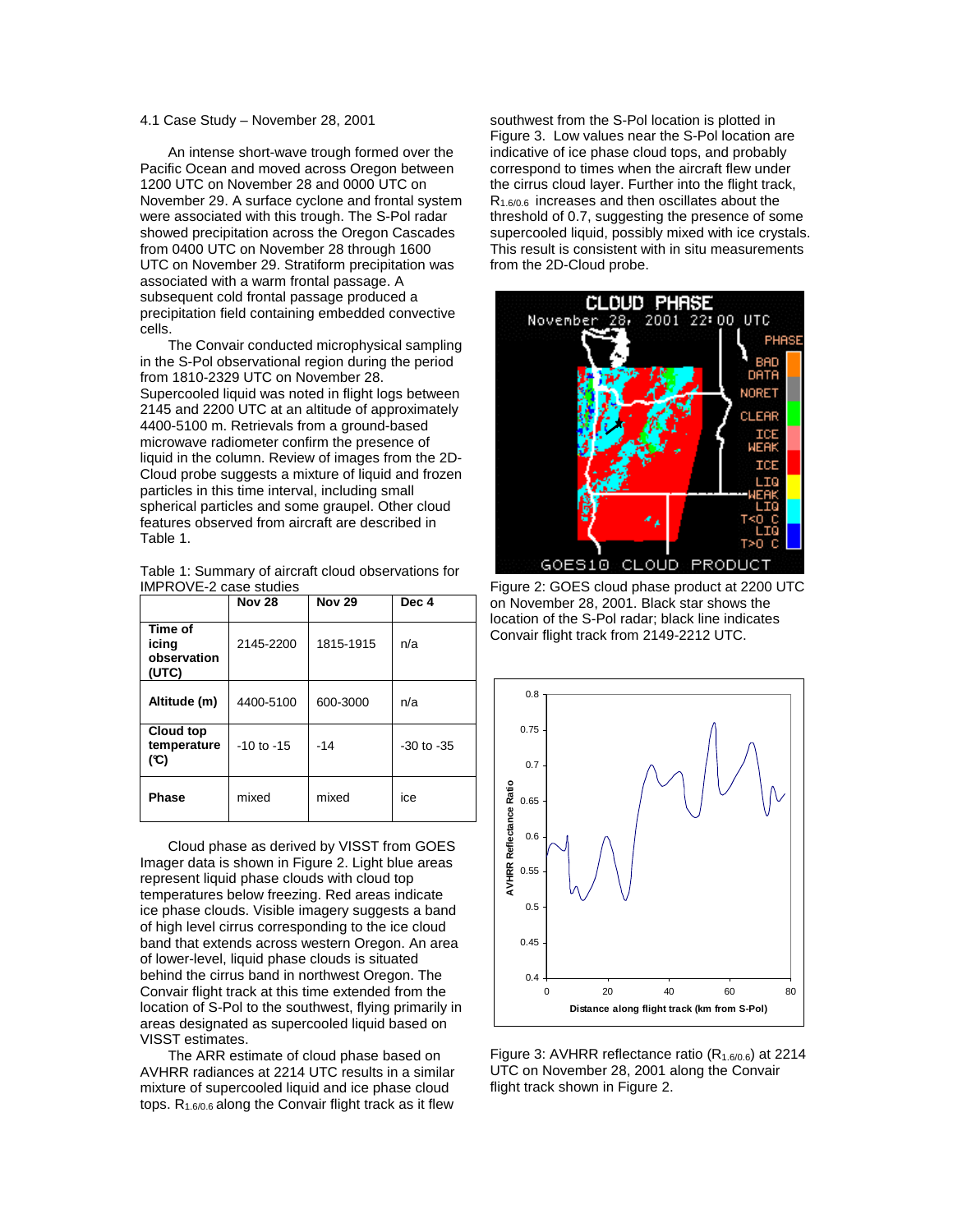Figure 4 shows the S-pol radar vertical crosssection plot along the Convair flight track from 2234-2241 UTC. There are a few intersections of the aircraft with supercooled liquid water (SLW) pixels (orange pixels in Figure 4a). The area of SLW at flight level has a somewhat elevated DZ value of +3 in comparison with similar elevations along the track. Most of the aircraft's intersections are with particles identified as irregular ice crystals (green) and ice crystals. The classification scheme appears to under-identify SLW at this time when compared to flight log observations, but is consistent with in situ 2D-C measurements showing mixed-phase particles. From 2-4 km in altitude, most of the cross-section is filled with wet and dry snow (magenta) particles.

A constant altitude projection of the PID field on November 28 at 2234-2241 UTC is shown in Figure 5. The plot shows the aircraft flight track (solid black line) superimposed on the color-coded PID field at the flight level of 4.5 km. AVHRR reflectance ratio from the 2214 UTC pass is shown as red contours. Areas within the closed contours have values above 0.7 indicating liquid or mixed phase conditions at cloud top according to the satellite retrieval. Values outside the contours (below the 0.7 threshold) indicate ice phase. The radar-estimated SLW pixels (light blue) are clustered mostly in the northwest portion of the region of the plot, which is co-located with a region of mixed-phase  $R_{1.6/0.6}$  conditions. The AVHRR and GOES products indicate a large area of liquid or mixed phase conditions situated to the northwest of the radar site (Figures 2 and 3) and moving into the radar's field of view. At 15-30 minutes after this plot, the radar operator's log indicates a cold front passage over the S-Pol site.

Some SLW pixels occur along the aircraft flight track, which is corroborated by aircraft observations of icing. The PID along the southwest portion of the track is mostly ice crystals and irregular ice crystals. Along the northeast part of the track, the PID is mostly ice crystals and snow. The DZ field (figure 4b) shows that the northeast portion of the track had values of 10-20 dBZ where the snow was detected. Most of the SLW pixels had reflectivities in the range of -5 to 5 dBZ. The ZDR field (figure 4c) indicates values close to +0.5 in the region of snow, and average values of about -0.5 dBZ occur where the PID indicates SLW and the ARR indicates mixed phase particles northwest of the aircraft track.

#### 5. Conclusions

Techniques for estimating icing-related cloud properties using radar and satellite data have been applied to case studies derived from IMPROVE-2. Such comparisons of radar and satellite retrievals to aircraft measurements are being used to assess the capabilities of each method for detecting

supercooled liquid water in orographic precipitation systems.

Results from one case study described here (and two others to be presented at the conference) show some consistency between the remote and in situ measurements. Cloud thermodynamic phase derivations from GOES Imager (VISST) and AVHRR/3 (ARR) algorithms suggest a combination of mixed- and liquid-phase conditions in two cases where icing conditions were observed by the aircraft, but frozen particles are also present. Radar-derived particle identification (PID) fields are also compared with aircraft in situ and satellite measurements. Ice crystals and irregular ice crystals are the primary particle type detected in the two cases where icing was observed by the aircraft. Due to the mixed-phase conditions, only a few radar pixels indicate the presence of liquid droplets. Perhaps the mere presence of SLW pixels should be a sufficient indicator of icing conditions due to the overlap of SLW, ice crystals and irregular ice crystals in the PID fuzzy logic tables. In a third case where aircraft measurements indicate ice-phase particles exclusively, satellite and radar estimates of phase and particle type also consiste of ice particles.

This limited set of comparisons demonstrates skill in each technique for determining the thermodynamic phase of cloud droplets in mixed phase and glaciated conditions. The comparisons also demonstrate the complimentary value of radar and satellite techniques. Widespread spatial coverage and, in the case of GOES-based retrievals, frequent temporal coverage are obtained from satellite methods. However, these methods provide information near cloud top, so supercooled liquid in lower level cloud layers may not be detected. Radar-based particle detection is still being tested, but may allow for detection of hazardous icing within clouds, as opposed to simply at cloud-top level, albeit over a more limited spatial domain. Ongoing studies will examine additional cases, comparing retrievals in a range of conditions including purely liquid clouds (Politovich et al., 2004).

#### References

- Hutchison, K., 1999: Application of AVHRR/3 imagery for the improved detection of thin cirrus clouds and specification of cloud-top phase, J. Atm. Oceanic Tech., 16, 1885-1899.
- King, M., Y. Kaufman, W. Menzel, and D. Tanre, 1992: Remote sensing of cloud, aerosol, and water vapor properties from the Moderate Resolution Imaging Spectrometer (MODIS), IEEE Trans. Geosci. Remote Sens., 30, 2-27.
- Minnis, P., W.L. Smith, Jr., D.F. Young, L. Nguyen, A.D. Rapp, P.W. Heck, S. Sun-Mack, Q.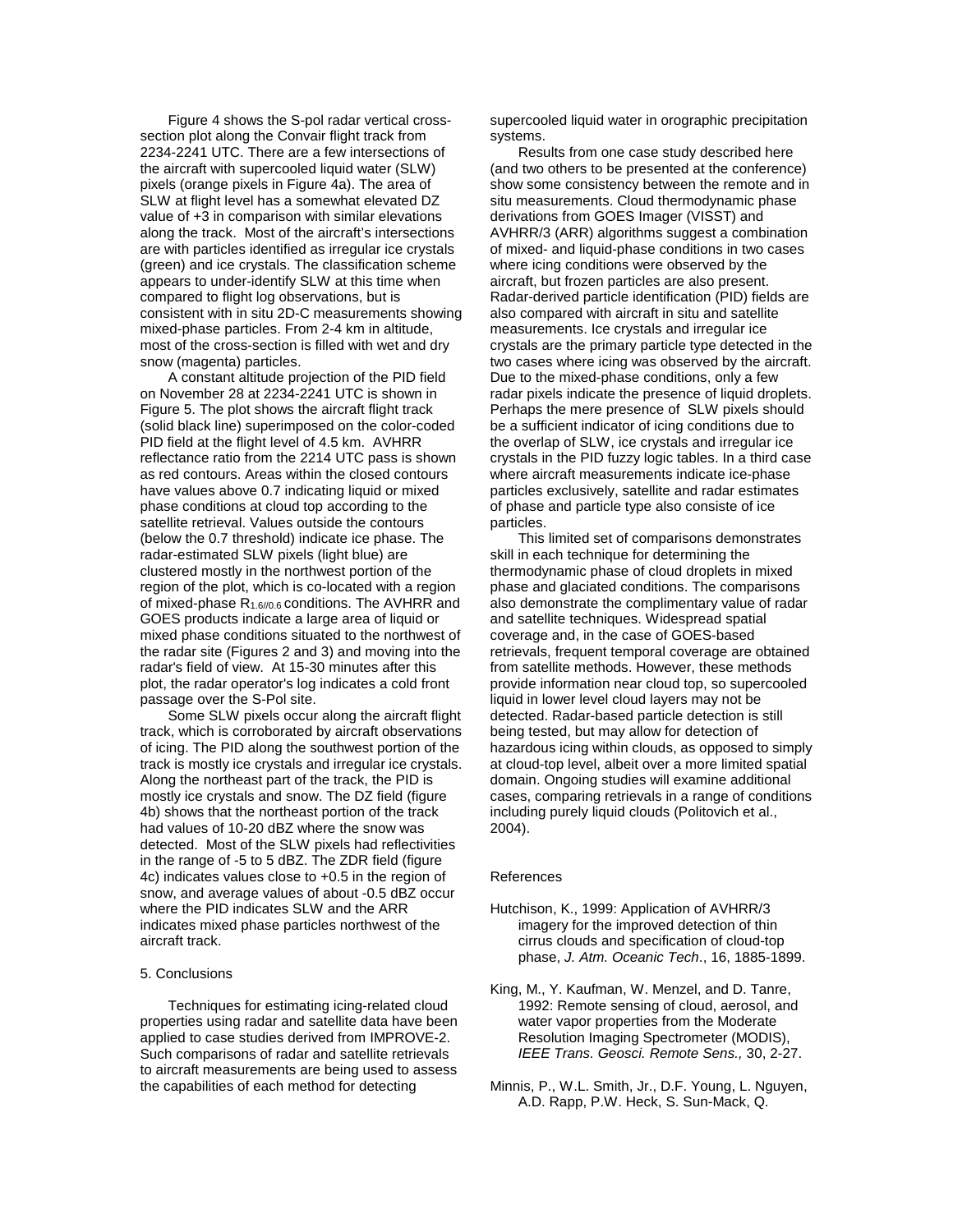Trepte, and Y. chen, 2001: A near-real time method for deriving cloud and radiation properties from satellites for weather and climate studies. Proc. AMS 11<sup>th</sup> Conf. Satellite Meteorology and Oceanography, Madison, WI, Oct 15-18, 477-480.

- Politovich, M., P. Minnis, C. Wolff, J. Haggerty, M. Chapman, P. Heck, and D. Johnson, 2004: Benchmarking the current icing potential algorithm and NASA Langley satellite products, 11<sup>th</sup> Conference on Aviation, Range, and Aerospace Meteorology, Hyannis, MA, Oct 4-8.
- Stoelinga, M. T., P. V. Hobbs, C. F. Mass, J. D. Locatelli, N. A. Bond, B. A. Colle, R. A. Houze, Jr., and A. Rangno, 2003: Improvement of Microphysical Prameterization through Observational Verification Experiment (IMPROVE). Bull. Amer. Meteor. Soc., 84, 1807-1826.
- Vivekanandan, J., G. Thompson, and T. Lee, 1996: Aircraft icing detection using satellite data and weather forecast model results. FAA Intl. Conf. On Aircraft Icing, Springfield, VA, May 6-8, 1996.
- Vivekanandan, J., D. Zrnic, S. Ellis, R. Oye, A. Ryzhkov, and J. Straka, 1999: Cloud microphysics retrieval using S-band dualpolarization radar measurements, Bull. Amer. Meteorol. Soc., 80, 381-388.

Acknowledgments: We thank Kyoko Ikeda for sharing her analysis of Convair 2DC probe data. Mandana Khaiyer provided the GOES cloud products for our case studies. This research is in response to requirements and funding by the Federal Aviation Administration (FAA). The views expressed are those of the authors and do not necessarily represent the official policy or position of the FAA.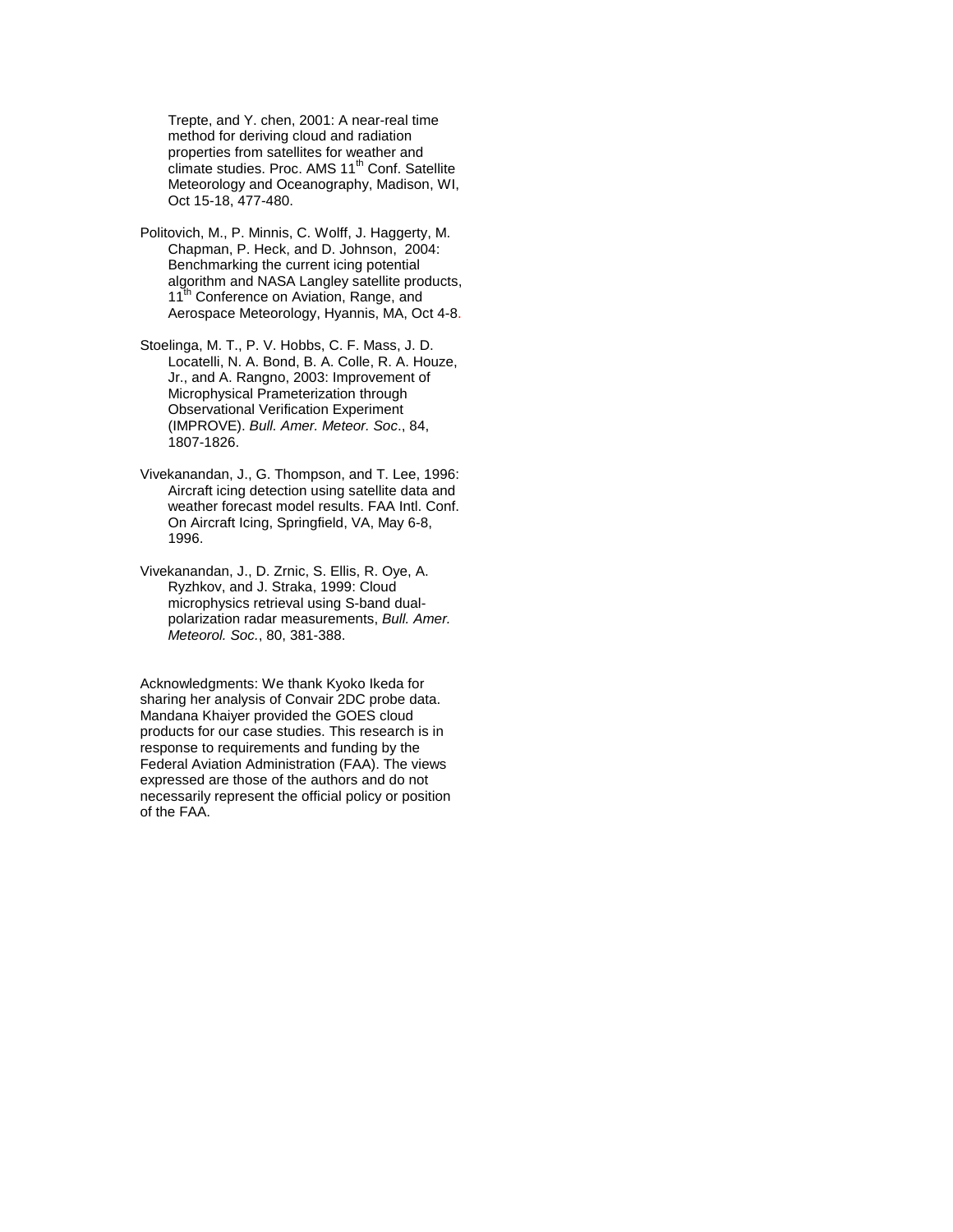

Figure 4: Vertical cross-sections of (a) PID, (b) DZ, and (c) ZDR along the Convair flight track at 2234-2241 UTC on November 28, 2001.